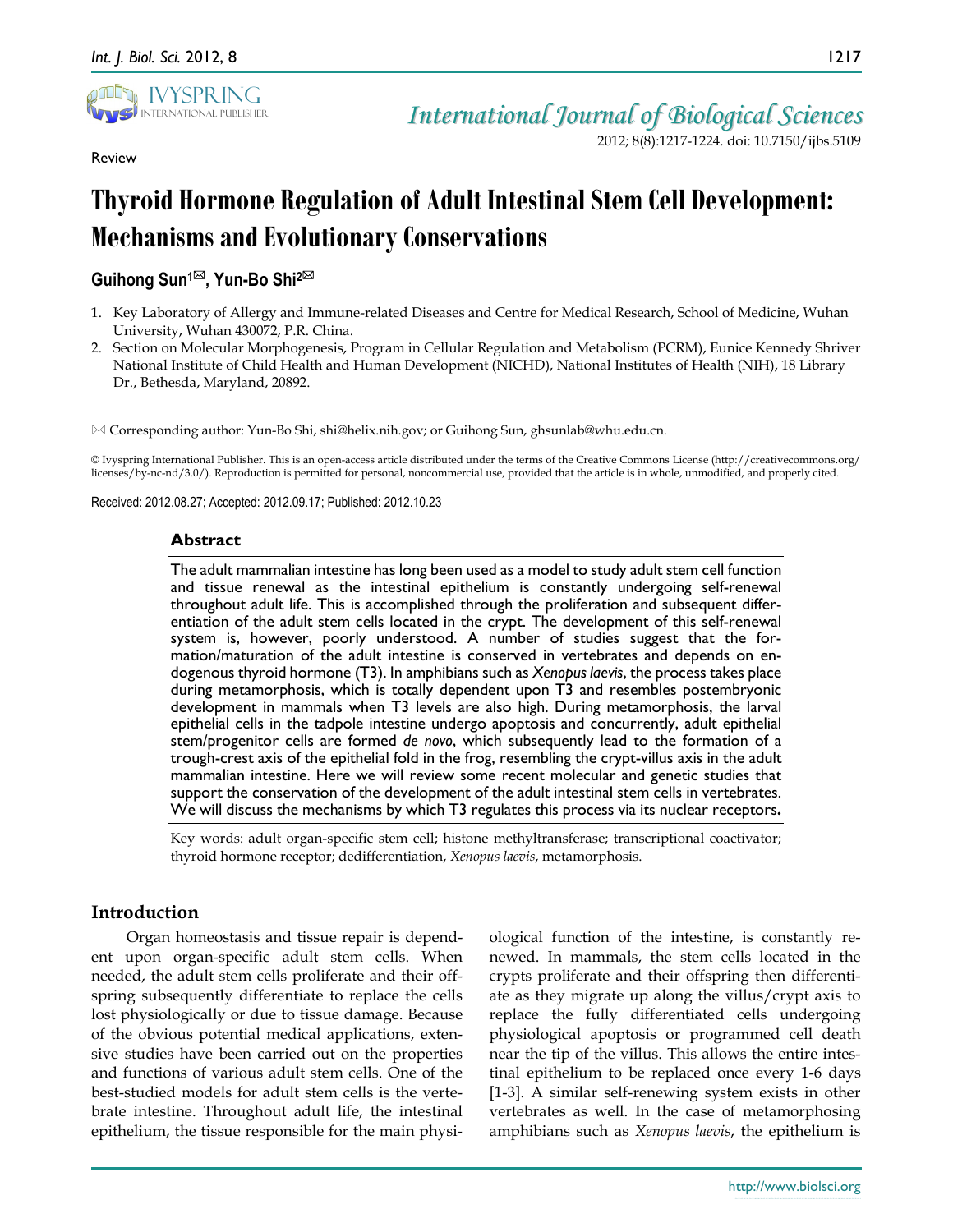self-renewed every 2 weeks or so [4].

While extensive studies have been done to characterize the adult stem cells in the mammalian intestine [3, 5-7], there is only limited information on their formation during development. In mammals, the maturation of the intestine takes place around birth [6-9], a period termed post-embryonic development when plasma thyroid hormone (T3) concentrations are high [10]. Interestingly, this postembryonic period resembles the T3-dependent amphibian metamorphosis [10] when the larval intestine transforms into the frog intestine in a process involving de novo formation of the intestinal stem cells [6, 8, 11]. Here we will review some recent findings on the regulation of the adult intestinal stem cell formation by T3.

### **Adult stem cell formation during postembryonic development.**

In mammals, a functional intestine is formed during embryogenesis. The intestine, however, undergoes extensive maturation around birth to form the adult intestine [6, 7, 9]. During mouse embryogenesis, villus formation begins around embryonic day 14.5 (E14.5) but crypt formation and the establishment of the mature villus-crypt axis, where the adult stem cells are localized in the crypts, take place in the first 3 weeks after birth [6, 7, 9]. In *Xenopus*  *laevis*, arguably the best studied amphibian species, a functional intestine is formed at the end of embryogenesis in a feeding tadpole [11]. The tadpole intestine has a much simpler structure than the frog intestine. In premetamorphic tadpoles, the intestine is made of mostly a single layer of larval epithelial cells, with little surrounding connective tissue and muscles except in the typhlosole, the single epithelial fold in the tadpole intestine [11] (Fig. 1). During metamorphosis, the larval epithelial cells undergo programmed cell death or apoptosis and concurrently, adult epithelial progenitor cells are formed *de novo* and rapidly proliferate [6, 8, 11-13]. These cells express strongly the typical markers, such as LGR5 (Fig. 2) [14], which are expressed in the mammalian adult intestinal stem cells (and thus for simplicity, we will refer them as adult stem cells or progenitor cells interchangeably). Subsequently these cells differentiate to form a multiply folded adult epithelium with elaborate connective tissue and muscles (Fig. 1). While there is no further formation of the crypt-villus axis along the epithelial folds, the frog trough-crest axis of the epithelial folds formed by the end of metamorphosis, with the adult stem cells eventually restricted to the trough of the fold, resembles the crypt-villus axis in adult mammals.



**Fig. 1. Intestinal remodeling during** *Xenopus laevis* **metamorphosis as a model to study adult organ-specific stem cell development in vertebrates.** In premetamorphic tadpoles at stage 51, the intestine has only a single fold, the typhlosole, and is structurally similar to the mammalian embryonic intestine. At the metamorphic climax around stage 61, the larval epithelial cells begin to undergo apoptosis, as indicated by the open circles. Concurrently, the proliferating adult progenitor/stem cells are developed de novo from larval epithelial cells through dedifferentiation, as indicated by black dots. By the end of metamorphosis at stage 66, the newly differentiated adult epithelial cells form a multiply folded epithelium, similar to mammalian adult intestines.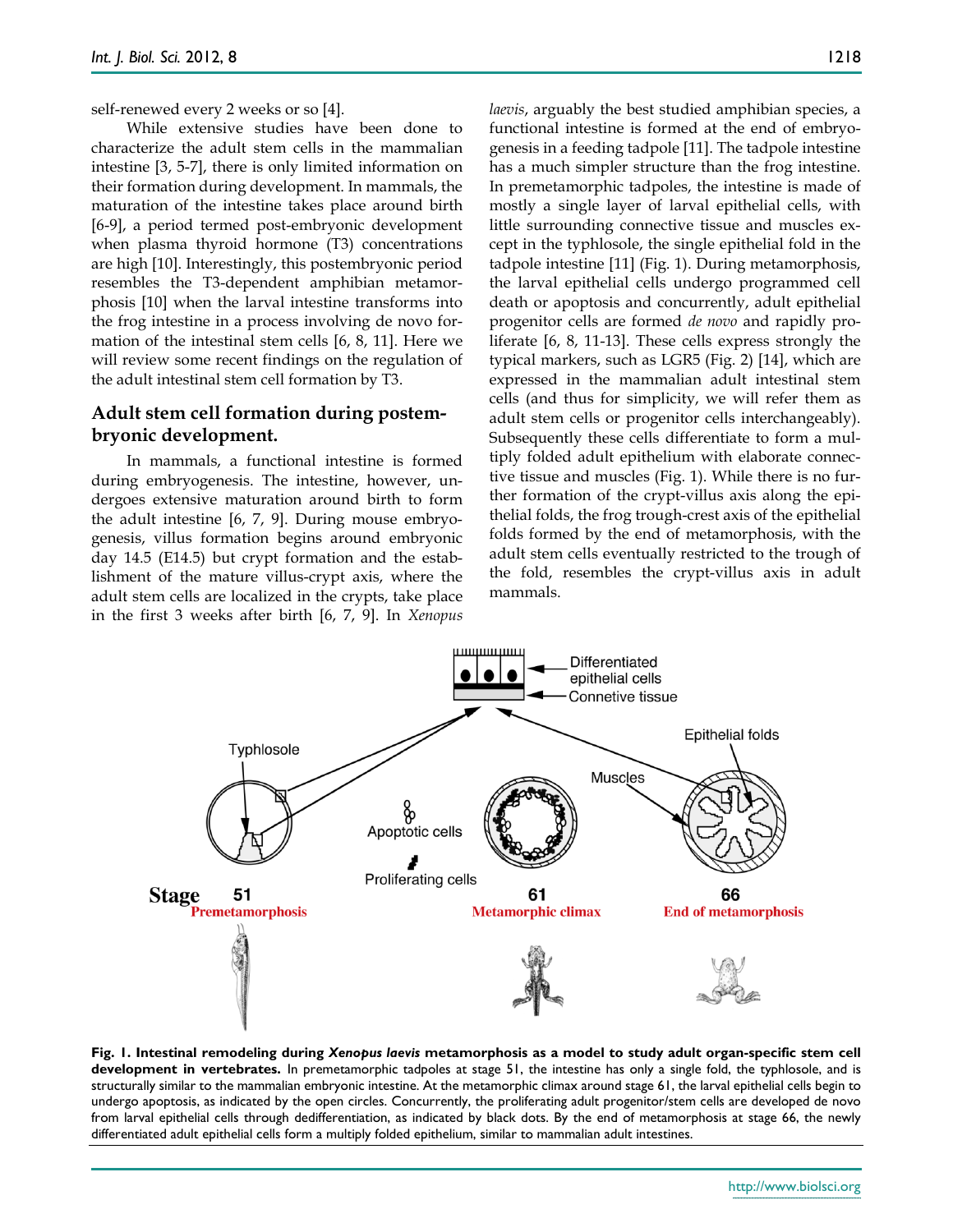

**Fig. 2. The adult intestinal stem cell marker gene LGR5 is upregulated at the climax of intestinal metamorphosis.** Cross-sections of the intestine at premetamorphic stage 54 (A, A'), metamorphic climax stage 62 (B, B'), and the end of metamorphosis (stage 66) (C, C') were analyzed by in situ hybridization for LGR5 expression. Arrows indicate the cells expressing LGR5 (A'-C'). Higher magnification of boxed areas in (A)-(C) are shown in (A')-(C'). AE: adult epithelial progenitor/stem cells, CT: connective tissue, LE: larval epithelial cell, Lu: lumen, M: muscle layer, Ty: typhlosole. Scale bars are 100 µm (A-C) and 20 µm (A'-C'), respectively. Based on [14].

## **T3 regulation of adult intestinal stem cell formation.**

T3 has long been known to be essential and sufficient for frog metamorphosis [15, 16]. In premetamorphic tadpoles, there is little T3. The endogenous T3 becomes detectable around stage 55 in *Xenopus laevis*, the onset of metamorphosis. As metamorphosis proceeds, the plasma T3 rises to a peak level around stage 62, the climax of metamorphosis. By the end of metamorphosis as tail resorption completes, plasma T3 is reduced to much lower levels [17]. Importantly, while different organs undergo vastly different changes, including total resorption of the tail at the end of metamorphosis, *de novo* formation of the limbs early during metamorphosis, all metamorphic events are controlled by T3. Blocking the synthesis of endogenous T3 leads to metamorphosis inhibition and the

formation of giant tadpoles while addition of exogenous, physiological levels of T3 induces precocious metamorphosis in premetamorphic tadpoles. More importantly, the effect of T3 on different organs appear to be organ autonomous since cultures of different organs such as tail, limb, and intestine, from premetamorphic tadpoles can be induced to metamorphose with the addition of T3 to the medium [15, 16]. When *Xenopus laevis* tadpole intestine is cultured with T3, both larval cell death and adult epithelium development are induced, indicating not only that T3 controls the formation of the adult intestinal stem cells but also that the stem cells are originated from the larval intestine.

To determine the origin of the adult stem/progenitor cells, we have recently made use of the ability to induce intestinal metamorphosis in organ cultures with T3 treatment and the existence of a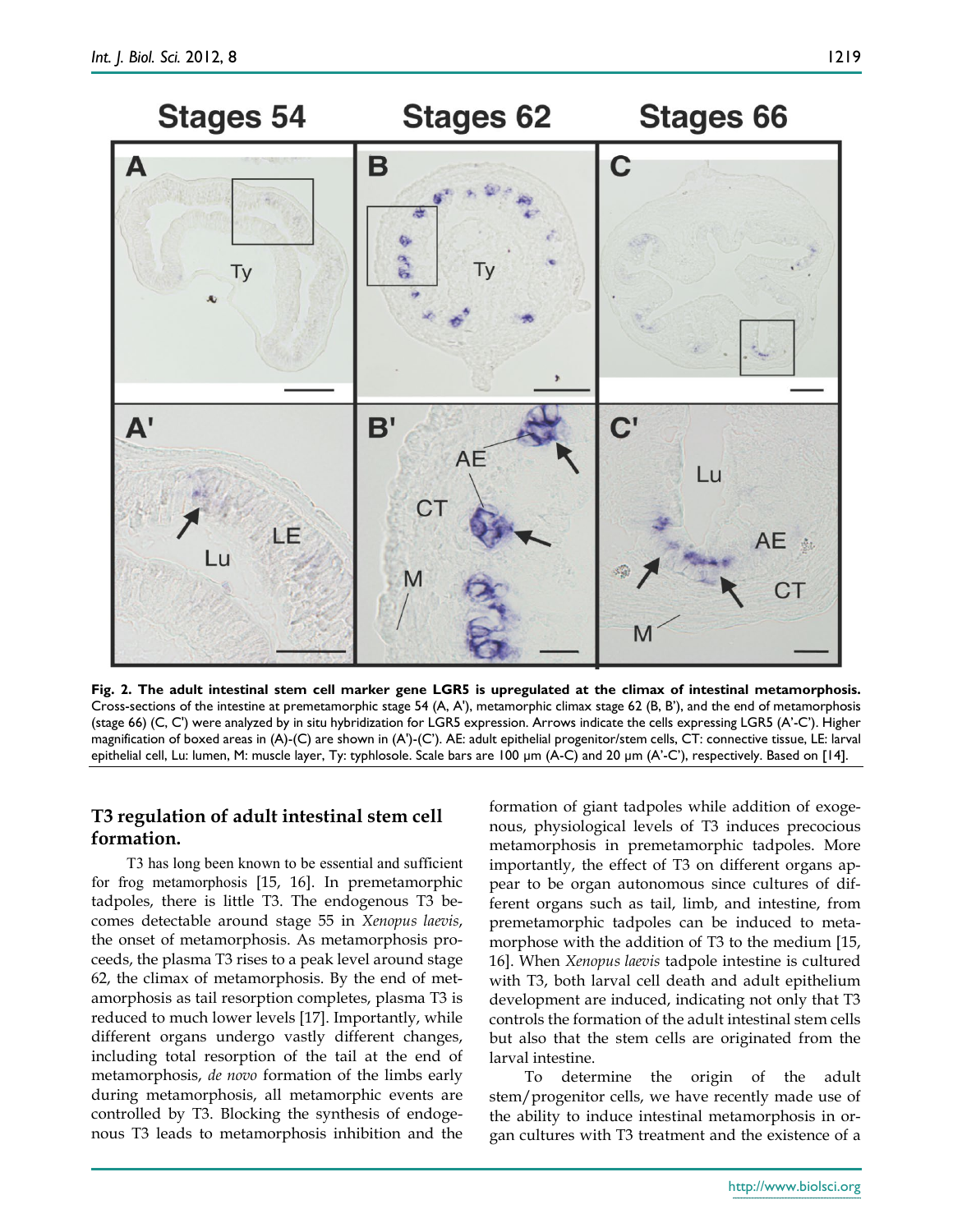transgenic frog line expressing GFP ubiquitously. We isolated intestine from premetamorphic transgenic tadpoles as well as wild type siblings and separated the epithelium from the rest of the intestine (the non-epithelium). We recombined epithelium derived from wild type or GFP-expressing transgenic tadpoles with the non-epithelium from either wild type or GFP-expressing transgenic tadpoles. We treated the cultures with T3 to induce metamorphosis, leading to the formation of adult progenitor/stem cells after 5 days and eventually adult epithelium after longer treatment. We showed that GFP-labeled adult stem cells and GFP-labeled differentiated adult epithelium were formed only when the epithelium used for the recombinant organ cultures was derived from transgenic tadpoles expressing GFP [12], indicating that the intestinal progenitor/stem cells originate from the larval epithelium, likely through T3-induced dedifferentiation of some larval epithelial cells.

Similarly, T3 appears to play a critical role in the development of mammalian adult intestinal stem cells. As indicated above, intestinal maturation occurs around birth in mammals when plasma T3 levels are high, just like during amphibian metamorphosis. In mouse, this corresponds to the first 3 weeks after birth with plasma T3 level peaks around 2 weeks after birth [18]. T3 or T3 receptor (TR, see below) deficiency leads to reduction in the number of epithelial cells along the crypt-villus axis and abnormal intestinal morphology [19-23], arguing that proper T3 signaling is important for adult stem cell formation.

### **Mechanism of gene regulation by T3.**

T3 functions mainly by regulating gene expression via its nuclear receptors or TRs. T3 can both activate and repress target gene expression. Most studies on T3 have been on genes induced by T3. In vitro and in vivo studies by using reporter genes have shown that TRs mainly function as heterodimers with 9-cis retinoic acid receptors (RXRs) to bind to T3 response element (TRE) in T3 inducible target genes [24-27]. In the absence of T3, TR/RXR represses target genes by recruiting corepressor complexes that contain histone deacetylases while when T3 is present, liganded TR/RXR recruits coactivator complexes containing various histone modification enzymes and chromatin remodeling proteins to alter local chromatin and activate transcription [25, 28-36]. Importantly, we and others have shown that during *Xenopus laevis* development, unliganded TR/RXR binds to target genes in premetamorphic tadpoles and recruits corepressor complexes, which are important to regulate the timing of metamorphosis [36-39]. On the other hand, liganded TR is required to recruit coactivators

to the endogenous target genes during metamorphosis to activate their expression and induce metamorphosis [36, 40-53].

A number of studies have shown that the T3-dependent recruitment of various cofactor complexes correlates with local histone modifications, particularly acetylation and methylations, and gene regulation at target genes during metamorphosis [36-39, 47, 49-56]. In addition to histone modifications, gene activation by liganded TR in the frog oocyte transcription system, where the DNA is chromatinized, also leads to chromatin disruption [57-59], resulting in a loss of up to 3 nucleosomes per receptor binding locus [58]. Such nucleosome removal by liganded TR may be mediated by the recruit chromatin remodeling complexes containing Brg1 and BAF57 to the TRE of the reporter gene [60, 61]. Interestingly, both Brg1 and BAF57 are expressed during intestinal metamorphosis in *Xenopus laevis* [61], suggesting that similar nucleosome removal occurs during intestinal metamorphosis. Indeed, we have recently shown that in *Xenopus tropicalis*, a species highly related to *Xenopus laevis*, gene activation by T3 causes the loss of core histones at TR target genes both during natural and T3-induced intestinal remodeling [55]. Thus, T3 regulates target gene transcription during intestinal stem cell development via both histone modifications and nucleosomal removal to facilitate the recruitment of transcriptional machinery (Fig. 3).

## **Gene regulation during adult stem cell development.**

The total dependence on T3 of intestinal metamorphosis in amphibians offers a means to identify genes likely involved in adult stem cell development. We and others have previously isolated genes that are regulated by T3 in the intestine of *Xenopus laevis* [62-66]. In particular, genome-wide microarray studies have identified many genes and signaling pathways whose regulation correlates with stem cell development and larval cell death during intestinal metamorphosis [63, 65]. Interestingly, a comparative study found that among the genes that are highly upregulated in the intestine (7 fold or more) at the climax of metamorphosis (stage 61) compared to preor end of metamorphosis, most of the homologous genes in mouse (19 out of 27 analyzed) have their peak levels of expression in the intestine within the first 2 weeks after birth [65], when the mouse intestine matures into the adult form. These findings suggest that similar T3-dependent gene regulation programs function in the formation of the adult intestinal stem cells in both amphibians and mammals.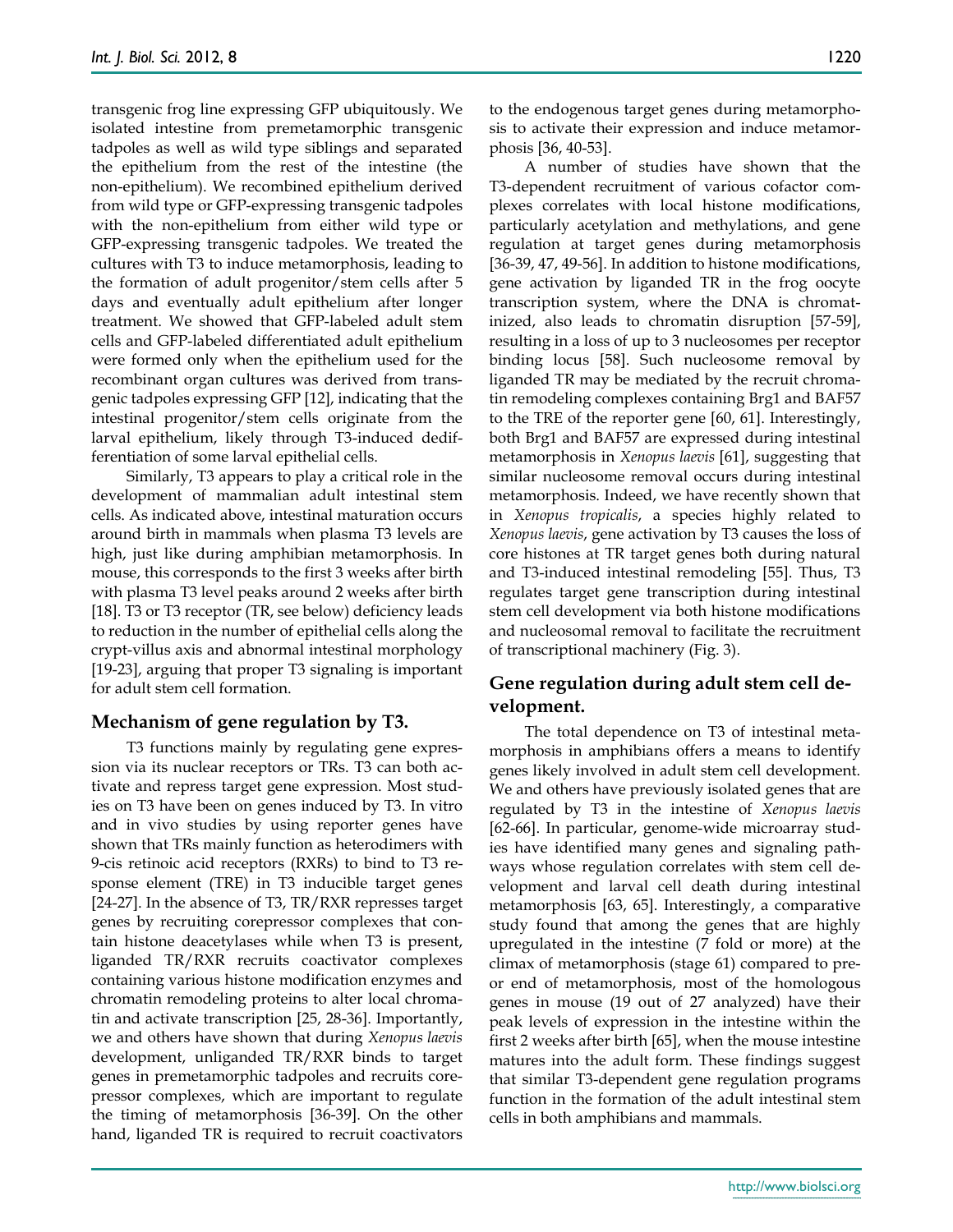

**Fig. 3. A model for gene regulation by TR. T3 functions by regulating gene transcription through T3 receptors (TRs).** In the absence of T3 (as in premetamorphic tadpole), TR forms heterodimers with RXR (9-cis retinoic acid receptor) and the heterodimer binds to the T3 response elements (TREs) in the target genes to repress their expression by recruiting corepressor complexes containing histone deacetylases. When T3 is present, the corepressor complexes are released and the liganded TR/RXR recruits coactivator complexes containing histone acetyltransferases and histone methyltransferases such as PRMT1 (protein arginine methyltransferase 1). The coactivator complexes will modify histones or cause the removal of nucleosomes, leading to the activation of gene expression. Based on [55].

Among the genes upregulated during intestinal metamorphosis is protein arginine methyltransferase 1 (PRMT1) [49, 67], which functions as TR-coactivator. PRMT1 is highly expressed in the adult progenitor/stem cells but not in larval or adult differentiated epithelial cells [68]. Transgenic overexpression of PRMT1 leads to increased adult progenitor/stem cells, while knocking down the endogenous PRMT1 expression reduces these cells, arguing that PRMT1 is important for the formation and/or proliferation of the adult progenitor and/or stem cells [68].

Interestingly, when PRMT1 expression was analyzed during mouse and zebrafish development, a similar spatiotemporal pattern was observed [68]. That is, little PRMT1 expression was detected in the larval/neonatal intestine in zebrafish or mouse when plasma T3 levels were low. During the transition to the adult intestine when T3 levels were high, PRMT1 was upregulated in the presumptive developing adult stem cells. These findings suggest that the embryonic/neonatal mouse or zebrafish intestinal stem cells are molecularly distinct from those in the adult intestine and that the formation of the adult intestinal stem cells may utilize conserved mechanisms, such as the dependence on T3 and involvement of PRMT1, during vertebrate development. PRMT1 upregulation thus represents the first reported molecular events during mouse or zebrafish adult stem cell development.

Two recent studies in mouse have provided further evidence that mouse adult intestinal stem cells are distinct from the embryonic/neonatal epithelial or stem cells. Harper *et al.* [9] and Muncan *et al.* [69] studied the transcriptional repressor, B lymphocyte-induced maturation protein 1 (Blimp1) during mouse development by using knockout animals. Blimp1 is strongly expressed throughout the intestinal epithelium of embryonic and newborn mice. Shortly after birth as the intestine matures into the adult form, Blimp1 expression is down-regulated in the intervillus pockets where crypts begin to develop, while its expression in the rest of the epithelium cells persists. As the crypts develop, all cells in the newly formed crypts lack Blimp1 expression. Subsequently, the epithelial cells in the villus gradually loses Blimp1 expression, first at the bottom and then toward the tip of the villus, likely due to the replacement of the neonatal epithelial cells by the newly differentiated epithelial cells derived from the crypt cells lacking Blimp1 expression that are migrating toward the tip of the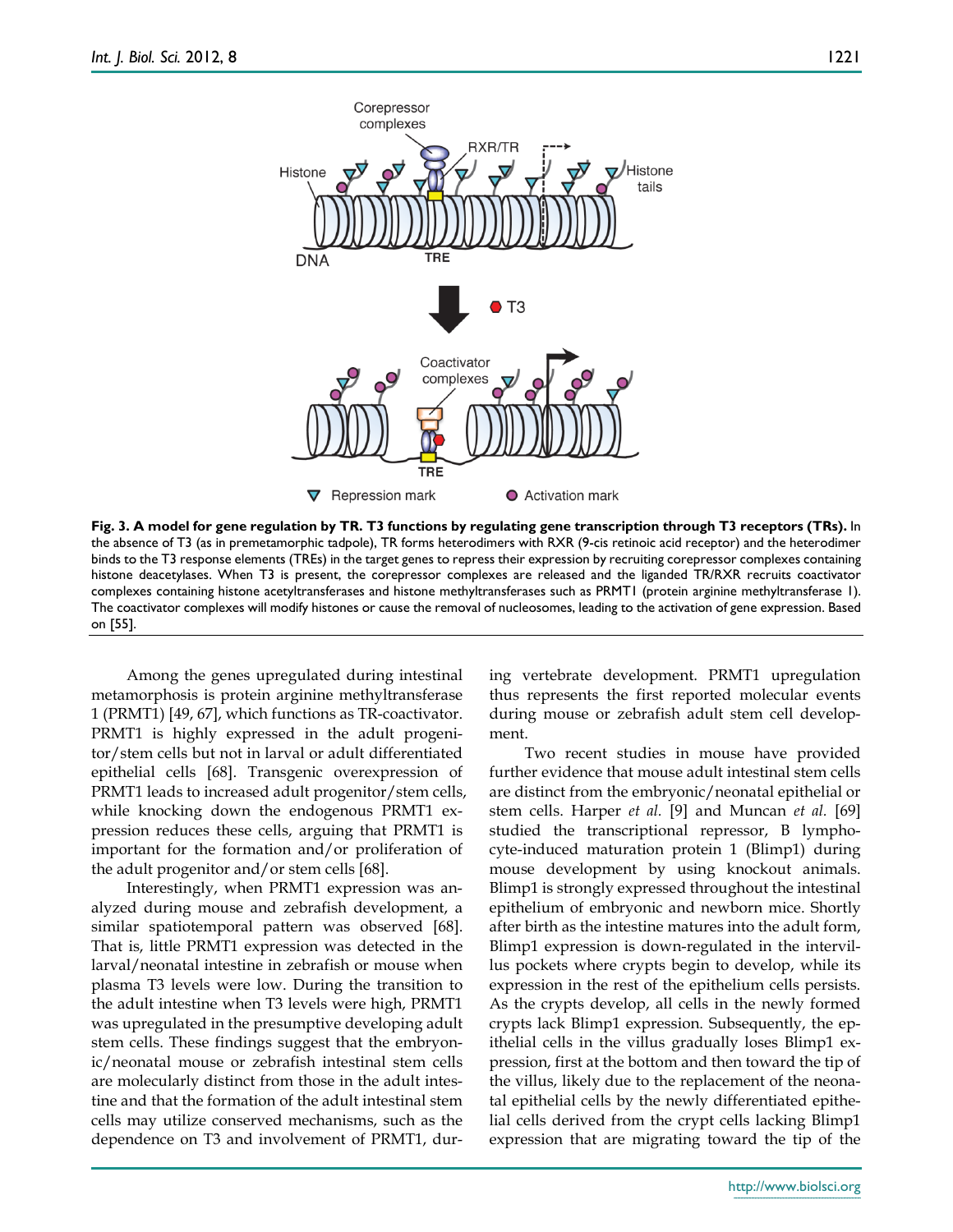villus. Eventually, in the adult intestine, Blimp1 expression is absent throughout the epithelium. Thus, the loss of Blimp1 expression in the developing crypt is likely one of the early events for the embryonic/neonatal epithelial cells to develop into the adult stem cells, whose offspring subsequently populate the epithelium in the adult intestine. Consistently and more importantly, intestinal epithelium-specific knockout of Blimp1 causes fetal intestinal epithelium to adopt the adult epithelium fate, indicating that Blimp1 functions to delay maturation of the intestinal epithelium. Thus, like in amphibians, the adult stem cells are distinct from the embryonic/neonatal stem cells but are derived from the immature fetal epithelial cells.

#### **Conclusion**

Adult organ-specific stem cells have attracted a great deal of attention due to their potential application in tissue replacement therapies. The constant self-renewal of the intestinal epithelium has made intestinal stem cells an excellent model to study stem cell property and function. Studies on intestinal metamorphosis in amphibians and intestinal maturation in mouse have shown that the adult stem cells of the intestine are distinct from the larval/neonatal intestinal epithelial (stem) cells and that they are formed during postembryonic development in a T3 dependent manner. Furthermore, many genes are similarly regulated during the development of the adult intestinal stem cells in mouse and *Xenopus laevis*. In particular, PRMT1 has been shown to be important for adult intestinal stem cell development in *Xenopus laevis* while Blimp1 is important for delaying the formation of the adult intestine in mouse, a process important for neonatal survival of the animal [9, 69]. These findings raise many interesting questions for future studies. One obvious question is whether the downregulation of Blimp1 and upregulation of PRMT1 in the intestine during mouse postembryonic development are also regulated by T3. What is the relationship, if any, between Blimp 1 downregulation and PRMT1 upregulation? Conversely, the regulation and function of Blimp1 gene during amphibian metamorphosis will also be a subject of future research. Additionally, stem cell formation and survival also depend on the presence of proper stem cell niche. The nature and function of such niche during adult intestinal stem cell development remain to be investigated. Interestingly, our recent recombinant organ culture studies with transgenic animals expressing a constitutively active TR suggest that T3 induces the larval/tadpole epithelium to undergo cell-autonomous formation of adult progenitor cells

and also induces the non-epithelial tissues, most likely the connective tissue, to form or contribute to the establishment of the adult stem cell niche [70]. The actions of T3 in both the epithelium and non-epithelium are required for the formation of true adult stem cells expressing the adult intestinal stem cell markers and eventually the adult epithelium. It is tempting to speculate the during mammalian postembryonic development, T3 also induces the non-epithelium to help the formation of adult stem cell niche for the transformation of the Blimp1 positive embryonic/neonatal cells to Blimp1 negative adult intestinal stem cells. Identifying the genes and factors induced by T3 in the non-epithelium is clearly important toward understanding the nature of the stem cell niche and the mechanism of stem cell development during vertebrate development.

#### **Acknowledgement**

This research was supported in part by the National Natural Science Foundation of China No.30870113 and the Intramural Research Program of NICHD, NIH.

#### **Competing Interests**

The authors have declared that no competing interest exists.

#### **References**

- 1. MacDonald WC, Trier JS, Everett NB: Cell proliferation and migration in the stomach, duodenum, and rectum of man: Radioautographic studies. Gastroenterology 1964; 46:405-417.
- 2. Toner PG, Carr KE, Wyburn GM: The Digestive System: An Ultrastructural Atlas and Review. London: Butterworth; 1971.
- 3. van der Flier LG, Clevers H: Stem Cells, Self-Renewal, and Differentiation in the Intestinal Epithelium. Annu Rev Physiol 2009; 71:241–260.
- 4. McAvoy JW, Dixon KE: Cell proliferation and renewal in the small intestinal epithelium of metamorphosing and adult Xenopus laevis. J Exp Zool 1977; 202:129-138.
- 5. Sancho E, Eduard Batlle E, Clevers H: Signaling pathways in intestinal development and cancer. Annu Rev Cell DevBiol 2004; 20:695–723
- 6. Ishizuya-Oka A, Shi YB: Evolutionary insights into postembryonic development of adult intestinal stem cells**.** Cell Biosci 2011; 1:37.
- 7. Crosnier C, Stamataki D, Lewis J: Organizing cell renewal in the intestine: stem cells, signals and combinatorial control. NATURE REVIEWS | GENETICS 2006; 7: 349-359.
- 8. Shi YB, Hasebe T, Fu L, Fujimoto K, Ishizuya-Oka A: The development of the adult intestinal stem cells: Insights from studies on thyroid hormone-dependent amphibian metamorphosis**.** Cell Biosci 2011; 1:30.
- 9. Harper J, Mould A, Andrews RM, Bikoff EK, Robertson EJ: The transcriptional repressor Blimp1/Prdm1 regulates postnatal reprogramming of intestinal enterocytes**.** Proc Natl Acad Sci U S A 2011; 108:10585-10590.
- 10. Tata JR: Gene expression during metamorphosis: an ideal model for post-embryonic development. Bioessays 1993; 15:239-248.
- 11. Shi Y-B, Ishizuya-Oka A: Biphasic intestinal development in amphibians: Embryogensis and remodeling during metamorphosis. Current Topics in Develop Biol 1996; 32:205-235.
- 12. Ishizuya-Oka A, Hasebe T, Buchholz DR, Kajita M, Fu L, Shi YB: Origin of the adult intestinal stem cells induced by thyroid hormone in Xenopus laevis**.** Faseb J 2009; 23:2568-2575.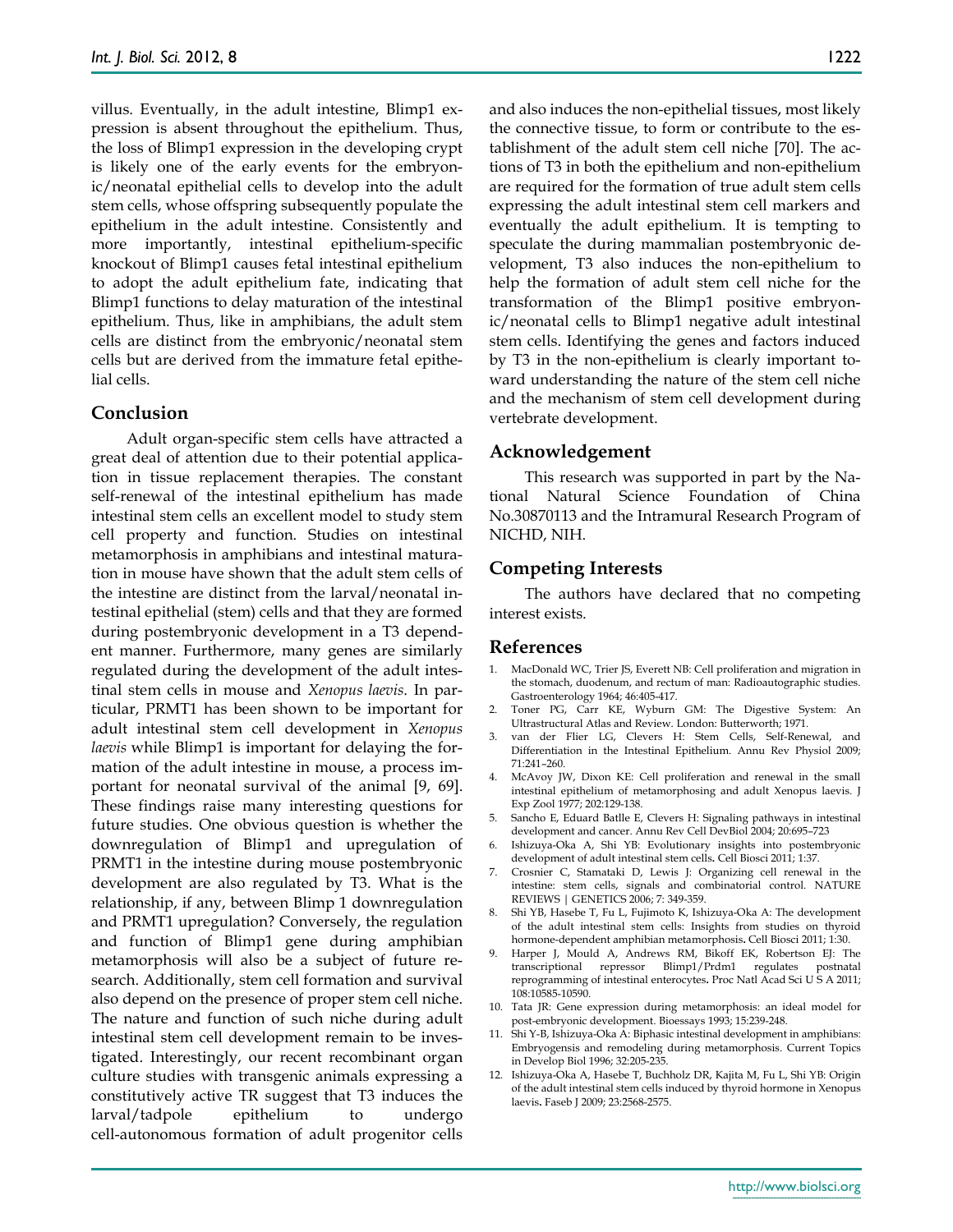- 13. Schreiber AM, Cai L, Brown DD: Remodeling of the intestine during metamorphosis of Xenopus laevis**.** Proc Natl Acad Sci U S A 2005; 102:3720-3725.
- 14. Sun G, Hasebe T, Fujimoto K, Lu R, Fu L, Matsuda H, Kajita M, Ishizuya-Oka A, Shi YB: Spatio-temporal expression profile of stem cell-associated gene LGR5 in the intestine during thyroid hormone-dependent metamorphosis in Xenopus laevis**.** PLoS One 2010; 5:e13605.
- 15. Gilbert LI, Tata JR, Atkinson BG: Metamorphosis: Post-embryonic reprogramming of gene expression in amphibian and insect cells*.* New York: Academic Press; 1996.
- 16. Shi Y-B: Amphibian Metamorphosis: From morphology to molecular biology*.* New York: John Wiley & Sons, Inc. 1999.
- 17. Leloup J, Buscaglia M: La triiodothyronine: hormone de la métamorphose des amphibiens. CR Acad Sci 1977; 284:2261-2263.
- 18. Friedrichsen S, Christ S, Heuer H, Schäfer MKH, Mansouri A, Bauer K, Visser TJ: Regulation of iodothyronine deiodinases in the Pax8-/- mouse model of congenital hypothyroidism. **.** Endocrinology 2003; 144:777-784.
- 19. Plateroti M, Gauthier K, Domon-Dell C, Freund JN, Samarut J, Chassande O: Functional interference between thyroid hormone receptor alpha (TRalpha) and natural truncated TRDeltaalpha isoforms in the control of intestine development**.** Mol Cell Biol 2001; 21:4761-4772.
- 20. Flamant F, Poguet AL, Plateroti M, Chassande O, Gauthier K, Streichenberger N, Mansouri A, Samarut J: Congenital hypothyroid Pax8(-/-) mutant mice can be rescued by inactivating the TRalpha gene**.** Mol Endocrinol 2002; 16:24-32.
- 21. Kress E, Rezza A, Nadjar J, Samarut J, Plateroti M: The frizzled-related sFRP2 gene is a target of thyroid hormone receptor alpha1 and activates beta-catenin signaling in mouse intestine**.** J Biol Chem 2009; 284:1234-1241.
- 22. Plateroti M, Chassande O, Fraichard A, Gauthier K, Freund JN, Samarut J, Kedinger M: Involvement of T3Ralpha- and beta-receptor subtypes in mediation of T3 functions during postnatal murine intestinal development**.** Gastroenterology 1999; 116:1367-1378.
- 23. Plateroti M, Kress E, Mori JI, Samarut J: Thyroid hormone receptor alpha1 directly controls transcription of the beta-catenin gene in intestinal epithelial cells**.** Mol Cell Biol 2006; 26:3204-3214.
- 24. Lazar MA: Thyroid hormone receptors: multiple forms, multiple possibilities. Endocr Rev 1993; 14:184-193.
- 25. Yen PM: Physiological and molecular basis of thyroid hormone action. Physiol Rev 2001; 81:1097-1142.
- 26. Mangelsdorf DJ, Thummel C, Beato M, Herrlich P, Schutz G, Umesono K, Blumberg B, Kastner P, Mark M, Chambon P: The nuclear receptor superfamily: the second decade. Cell 1995; 83:835-839.
- 27. Tsai MJ, O'Malley BW: Molecular mechanisms of action of steroid/thyroid receptor superfamily members. Ann Rev Biochem 1994; 63:451-486.
- 28. Ito M, Roeder RG: The TRAP/SMCC/Mediator complex and thyroid hormone receptor function. Trends Endocrinol Metab 2001; 12:127-134.
- 29. Rachez C, Freedman LP: Mechanisms of gene regulation by vitamin D(3) receptor: a network of coactivator interactions. Gene 2000; 246:9-21.
- 30. Zhang J, Lazar MA: The mechanism of action of thyroid hormones. Annu Rev Physiol 2000; 62:439-466.
- 31. Burke LJ, Baniahmad A: Co-repressors 2000. FASEB J 2000; 14:1876-1888.
- 32. Jepsen K, Rosenfeld MG: Biological roles and mechanistic actions of co-repressor complexes**.** J Cell Sci 2002; 115:689-698.
- 33. Jones PL, Shi Y-B: N-CoR-HDAC corepressor complexes: Roles in transcriptional regulation by nuclear hormone receptors. In: Workman JL, ed. Current Topics in Microbiology and Immunology: Protein Complexes that Modify Chromatin; *Volume* 274. Berlin: Springer-Verlag. 2003: 237-268
- 34. Rachez C, Freedman LP: Mediator complexes and transcription. Curr Opin Cell Biol 2001; 13:274-280.
- 35. Hu X, Lazar MA: Transcriptional Repression by Nuclear Hormone Receptors. TEM 2000; 11(1):6-10.
- 36. Shi Y-B: Dual functions of thyroid hormone receptors in vertebrate development: the roles of histone-modifying cofactor complexes**.** Thyroid 2009; 19:987-999.
- 37. Tomita A, Buchholz DR, Shi Y-B: Recruitment of N-CoR/SMRT-TBLR1 corepressor complex by unliganded thyroid hormone receptor for gene repression during frog development. Mol Cell Biol 2004; 24:3337-3346.
- 38. Sachs LM, Jones PL, Havis E, Rouse N, Demeneix BA, Shi Y-B: N-CoR recruitment by unliganded thyroid hormone receptor in gene repression during Xenopus laevis development. Mol Cell Biol 2002; 22:8527-8538.
- 39. Sato Y, Buchholz DR, Paul BD, Shi Y-B: A role of unliganded thyroid hormone receptor in postembryonic development in Xenopus laevis. Mechanisms of Development 2007; 124:476–488.
- 40. Schreiber AM, Das B, Huang H, Marsh-Armstrong N, Brown DD: Diverse developmental programs of Xenopus laevis metamorphosis are inhibited by a dominant negative thyroid hormone receptor. PNAS 2001; 98:10739-10744.
- 41. Brown DD, Cai L: Amphibian metamorphosis**.** Dev Biol 2007; 306:20-33.
- 42. Buchholz DR, Hsia VS-C, Fu L, Shi Y-B: A dominant negative thyroid hormone receptor blocks amphibian metamorphosis by retaining corepressors at target genes. Mol Cell Biol 2003; 23:6750-6758.
- 43. Buchholz DR, Tomita A, Fu L, Paul BD, Shi Y-B: Transgenic analysis reveals that thyroid hormone receptor is sufficient to mediate the thyroid hormone signal in frog metamorphosis. Mol Cell Biol 2004; 24:9026-9037.
- 44. Buchholz DR, Paul BD, Fu L, Shi YB: Molecular and developmental analyses of thyroid hormone receptor function in Xenopus laevis, the African clawed frog**.** Gen Comp Endocrinol 2006; 145:1-19.
- 45. Nakajima K, Yaoita Y: Dual mechanisms governing muscle cell death in tadpole tail during amphibian metamorphosis. Dev Dyn 2003; 227:246-255.
- 46. Denver RJ, Hu F, Scanlan TS, Furlow JD: Thyroid hormone receptor subtype specificity for hormone-dependent neurogenesis in Xenopus laevis. Dev Biol 2009; 326:155-168.
- 47. Bagamasbad P, Howdeshell KL, Sachs LM, Demeneix BA, Denver RJ: A role for basic transcription element-binding protein 1 (BTEB1) in the autoinduction of thyroid hormone receptor beta. J Biol Chem 2008; 283:2275-2285.
- 48. Schreiber AM, Mukhi S, Brown DD: Cell-cell interactions during remodeling of the intestine at metamorphosis in Xenopus laevis**.** Dev Biol 2009; 331:89-98.
- 49. Matsuda H, Paul BD, Choi CY, Hasebe T, Shi Y-B: Novel functions of protein arginine methyltransferase 1 in thyroid hormone receptor-mediated transcription and in the regulation of metamorphic rate in Xenopus laevis. Mol Cell Biol 2009; 29:745–757.
- 50. Paul BD, Buchholz DR, Fu L, Shi Y-B: Tissue- and gene-specific recruitment of steroid receptor coactivator-3 by thyroid hormone receptor during development. **.** J Biol Chem 2005; 280:27165-27172.
- 51. Paul BD, Fu L, Buchholz DR, Shi Y-B: Coactivator recruitment is essential for liganded thyroid hormone receptor to initiate amphibian metamorphosis. Mol Cell Biol 2005; 25:5712-5724.
- 52. Paul BD, Buchholz DR, Fu L, Shi Y-B: SRC-p300 coactivator complex is required for thyroid hormone induced amphibian metamorphosis. J Biol Chem 2007; 282:7472-7481.
- 53. Havis E, Sachs LM, Demeneix BA: Metamorphic T3-response genes have specific co-regulator requirements. EMBO Reports 2003; 4:883 - 888.
- 54. Bilesimo P, Jolivet P, Alfama G, Buisine N, Le Mevel S, Havis E, Demeneix BA, Sachs LM: Specific Histone Lysine 4 Methylation Patterns Define TR-Binding Capacity and Differentiate Direct T3 Responses. Mol Endocrinol 2011; 25:225-237.
- 55. Matsuura K, Fujimoto K, Fu L, Shi Y-B: Liganded thyroid hormone receptor induces nucleosome removal and histone modifications to activate transcription during larval intestinal cell death and adult stem cell development. Endocrinology 2012; 153:961-972.
- 56. Matsuura K, Fujimoto K, Das B, Fu L, Lu CD, Shi YB: Histone H3K79 methyltransferase Dot1L is directly activated by thyroid hormone receptor during Xenopus metamorphosis**.** Cell Biosci 2012; 2:25.
- 57. Wong J, Shi YB, Wolffe AP: A role for nucleosome assembly in both silencing and activation of the Xenopus TR beta A gene by the thyroid hormone receptor. Genes Dev 1995; 9:2696-2711.
- 58. Wong J, Shi Y-B, Wolffe AP: Determinants of chromatin disruption and transcriptional regulation instigated by the thyroid hormone receptor: hormone-regulated chromatin disruption is not sufficient for transcriptinal activation. EMBO J 1997; 16:3158-3171.
- 59. Hsia SC, Shi YB: Chromatin disruption and histone acetylation in regulation of the human immunodeficiency virus type 1 long terminal repeat by thyroid hormone receptor**.** Mol Cell Biol 2002; 22:4043-4052.
- 60. Huang Z-Q, Li J, Sachs LM, Cole PA, Wong J: A role for cofactor–cofactor and cofactor–histone interactions in targeting p300, SWI/SNF and Mediator for transcription. EMBO J 2003; 22:2146-2155.
- 61. Heimeier RA, Hsia VS-C, Shi Y-B: Participation of BAF57 and BRG1-Containing Chromatin Remodeling Complexes in Thyroid Hormone-Dependent Gene Activation during Vertebrate Development. Mol Endocrinol 2008; 22:1065-1077.
- 62. Shi Y-B, Brown DD: The earliest changes in gene expression in tadpole intestine induced by thyroid hormone. J Biol Chem 1993; 268:20312-20317.
- 63. Buchholz DR, Heimeier RA, Das B, Washington T, Shi Y-B: Pairing morphology with gene expression in thyroid hormone-induced intestinal remodeling and identification of a core set of TH-induced genes across tadpole tissues. Dev Biol 2007; 303:576–590.